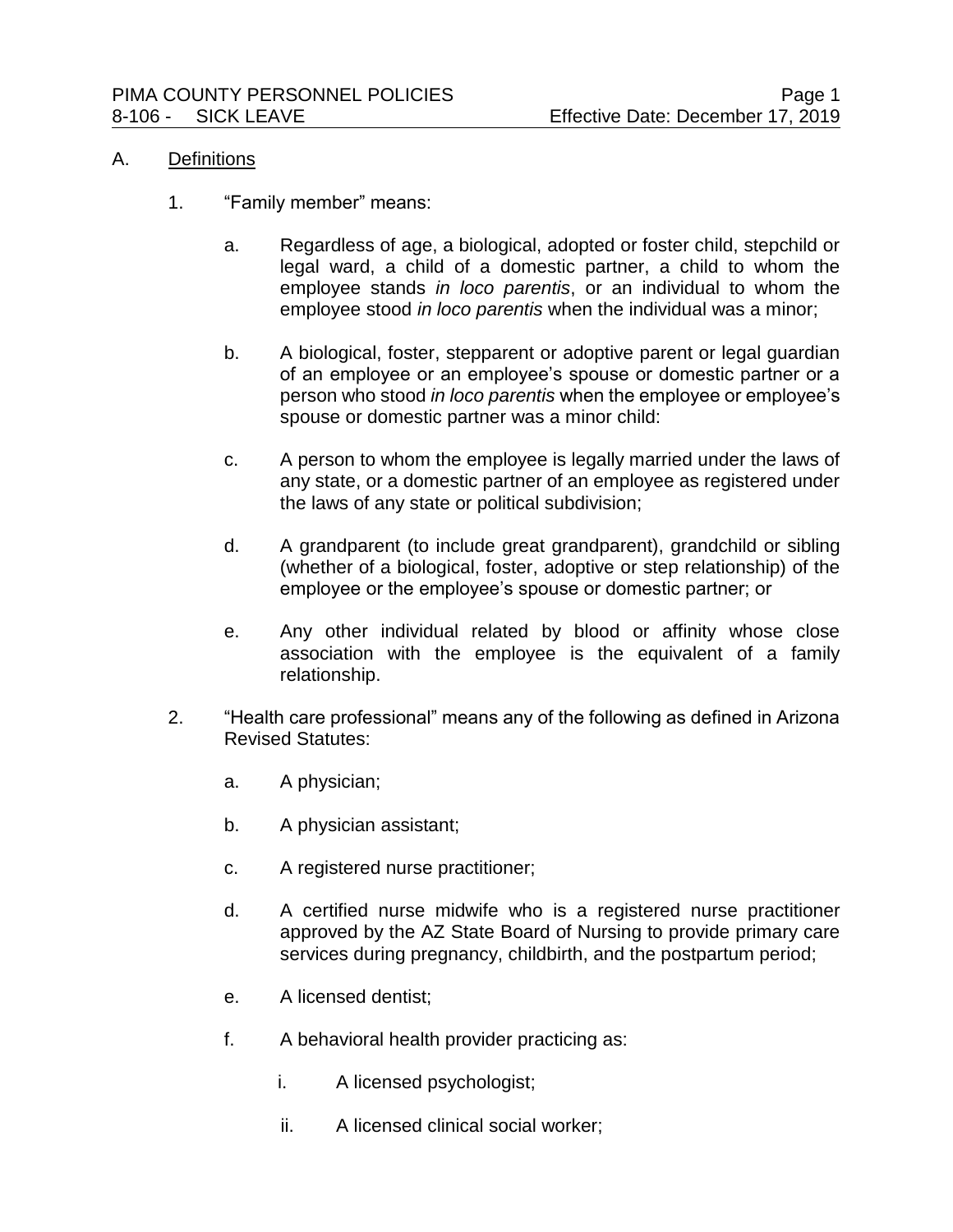- iii. A licensed marriage and family therapist; or
- iv. A licensed professional counselor.
- 3. "Health Care Provider" means a physician, nurse or other person involved in providing health services.

#### B. General Provisions

Provisions in this section apply to all employees eligible to accrue sick leave.

1. Eligibility

All employees except Elected Officials are eligible to accrue sick leave.

2. Accrual Rates

Eligible employees, based on employee class, shall accrue sick leave as specified in 8-106 C. or 8-106 D. below.

3. Reinstatement of Sick Leave

Upon returning to County employment following a break in service of nine (9) months or less, an employee's unused sick leave hours held at the time of separation shall be reinstated.

- 4. Use of Sick Leave
	- a. An eligible employee may use sick leave, as it is accrued, beginning on or after the ninetieth  $(90<sup>th</sup>)$  calendar day of employment.
	- b. Employees returning to County employment following a break in service of nine (9) months or less are entitled to use reinstated sick leave accruals and newly accrued sick leave immediately and are not required to wait until the ninetieth (90<sup>th</sup>) calendar day of employment.
	- c. Accrued sick leave may be used prior to the ninetieth  $(90<sup>th</sup>)$  calendar day of employment for a job-related injury or job-related illness.
	- d. At the discretion of the Appointing Authority, an employee classified as Executive (E), Administrative (A), or Professional (P) may be required to use accrued sick leave for absences of less than a full work day when the Appointing Authority determines that voluntary partial day absences taken by the employee are excessive or have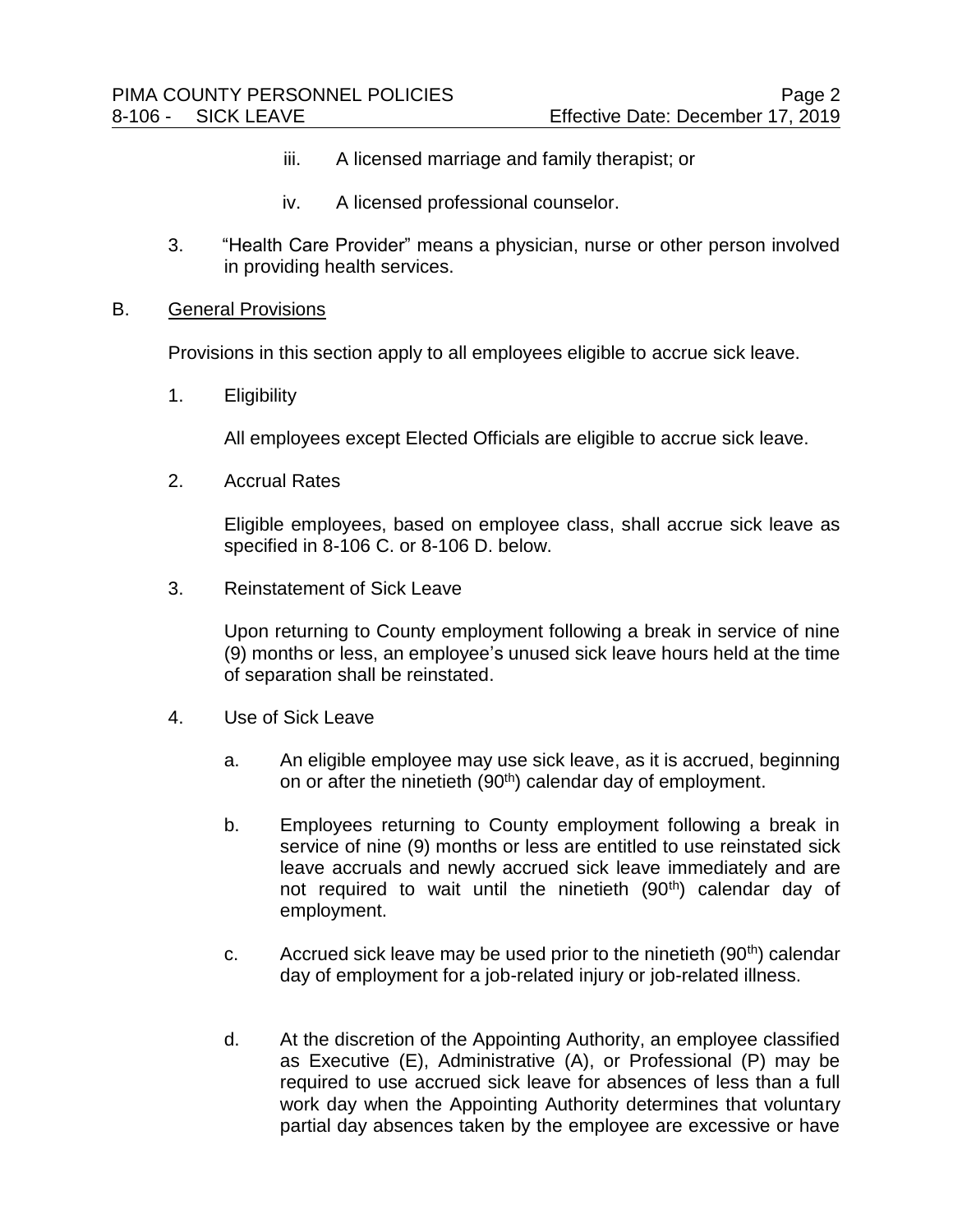a negative impact on the operation of the department. Employees eligible for overtime are required to use sick leave for all full or partial work day absences.

- 5. Sick Leave May Be Used For:
	- a. An employee's mental or physical illness, injury or health condition; an employee's need for medical diagnosis, care, or treatment of a mental or physical illness, injury or health condition; an employee's need for preventive medical care; an employee's need for preventive dental care, diagnosis or treatment.

An employee who requires leave for medical reasons may be eligible for leave under the provisions of the Family and Medical Leave Act (FMLA) of 1993, Personnel Policy 8-108 G. Use of sick leave for FMLA reasons is provided for by administrative procedures, which comply with the FMLA.

b. Care of a family member with a mental or physical illness, injury or health condition; care of a family member who needs medical diagnosis, care, or treatment of a mental or physical illness, injury or health condition; care of a family member who needs preventive medical care.

The employee must file an affidavit with the department in order to take sick leave for the illness of the domestic partner or child of a domestic partner once a calendar year or more often if a relationship has changed in that calendar year or must have a current affidavit on file with the Human Resources Department for the domestic partner or child of the domestic partner enrolled under the County's health benefits plan.

An employee who must care for a seriously ill spouse, child, or parent as defined in the Family and Medical Leave Act may be eligible for FMLA leave.

- c. Parental reasons such as court appearance, registration of child(ren) for school, teacher conference, or adoption procedure that can only be scheduled during business hours. Paternity leave is included under leave for parental reasons for those employees not eligible for paternity leave under FMLA, Personnel Policy 8-108 G and Parental Leave, Administrative Procedure 3-20. Leave for parental reasons should be requested in advance, when possible.
- d. The birth and/or care of a child, or the placement of a child for adoption, foster care, or other legal custody. Employees who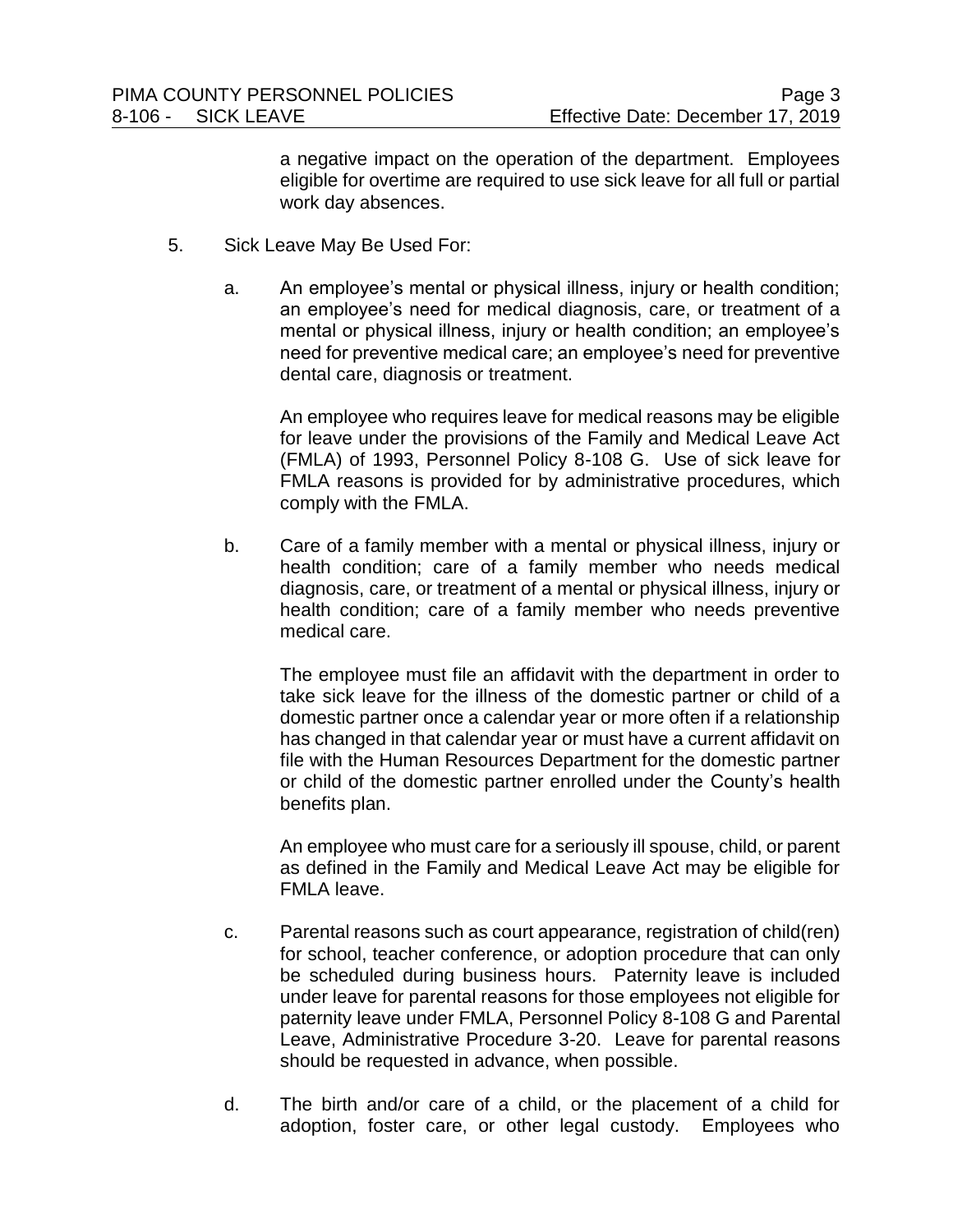request leave for these reasons may be eligible for FMLA leave, Personnel Policy 8-108 G.

- e. Closure of the employee's workplace by order of a public official due to a public health emergency or an employee's need to care for a child whose school or place of care has been closed by order of a public official due to a public health emergency, or care for oneself or a family member when it has been determined by the health authorities having jurisdiction or by a health care provider that the employee's or family member's presence in the community may jeopardize the health of others because of his or her exposure to a communicable disease, whether or not the employee or family member has actually contracted the communicable disease.
- f. Attendance at court proceedings under the Arizona Victim Leave Law, as detailed in Personnel Policy 8-108 H.
- g. Notwithstanding section 13-4439, Arizona Revised Statutes, absence due to domestic violence, sexual violence, abuse or stalking, provided the leave is to allow the employee to obtain for the employee or the employee's family member:
	- i. Medical attention needed to recover from physical or psychological injury or disability caused by domestic violence, sexual violence, abuse or stalking;
	- ii. Services from a domestic violence or sexual violence program or victim services organization;
	- iii. Psychological or other counseling;
	- iv. Relocation or taking steps to secure an existing home due to domestic violence, sexual violence, abuse or stalking; or
	- v. Legal services, including but not limited to preparing for or participating in any civil or criminal legal proceeding related to or resulting from domestic violence, sexual violence, abuse or stalking.
- 6. Leave Requests

Accrued sick leave shall be provided upon the request of an employee. Such request shall be made orally, in writing, by electronic means or by any other means specified by the employee's department. When possible, the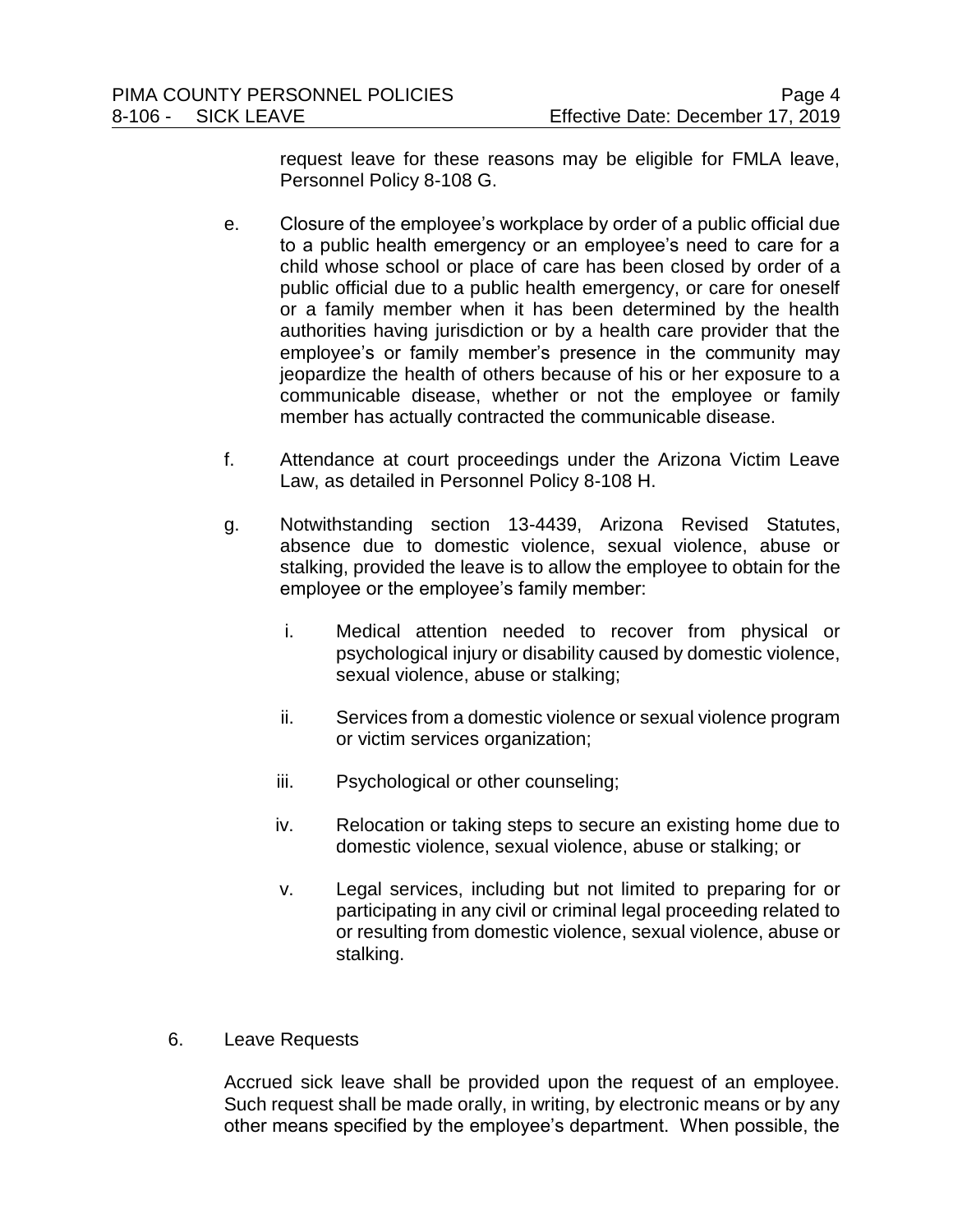request shall include the expected duration of the absence.

To utilize sick leave, an employee must:

- a. Report promptly to the immediate supervisor or department, giving the reason for the absence.
- b. Keep the immediate supervisor or the department informed daily, unless otherwise approved by the supervisor, if the unscheduled sick leave exceeds one (1) work day. Failure to comply with reporting requirements may constitute an unauthorized absence and may result in disciplinary or corrective action.
- c. Provide the department, for use of sick leave lasting three (3) or more consecutive work days, reasonable documentation that sick leave was used for a purpose covered in item B.5 above. Documentation signed by a health care professional indicating that sick time is necessary shall be considered reasonable documentation. Unless waived by the Appointing Authority, verification shall be provided upon return to work, or as requested by the department, and may be provided by mail or messenger if required.

In cases of domestic violence, sexual violence, abuse or stalking, one of the following types of documentation selected by the employee shall be considered reasonable documentation:

- i. A police report indicating that the employee or the employee's family member was a victim of domestic violence, sexual violence, abuse or stalking;
- ii. A protective order; injunction against harassment; a general court order; or other evidence from a court or prosecuting attorney that the employee or employee's family member appeared, or is scheduled to appear, in court in connection with an incident of domestic violence, sexual violence, abuse, or stalking;
- iii. A signed statement from a domestic violence or sexual violence program or victim services organization affirming that the employee or employee's family member is receiving services related to domestic violence, sexual violence, abuse, or stalking;
- iv. A signed statement from a witness advocate affirming that the employee or employee's family member is receiving services from a victim services organization;
- v. A signed statement from an attorney, member of the clergy,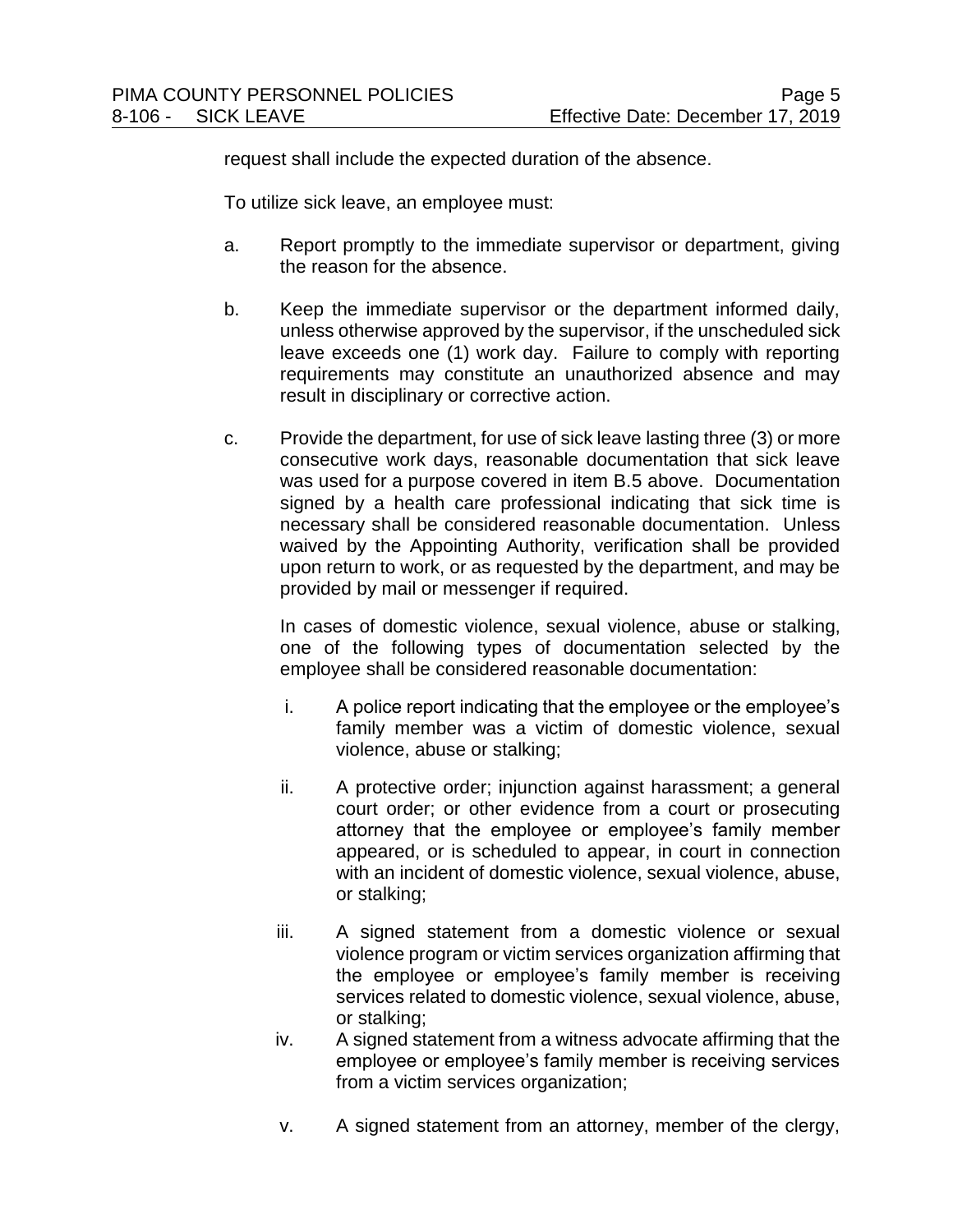or a medical or other professional affirming that the employee or employee's family member is a victim of domestic violence, sexual violence, abuse or stalking; or

- vi. An employee's written statement affirming that the employee or the employee's family member is a victim of domestic violence, sexual violence, abuse, or stalking, and that the leave was taken for one of the purposes found in item B.5 above. The employee's written statement, by itself, is reasonable documentation for absences under this paragraph. The written statement does not need to be in an affidavit format or notarized, but shall be legible if handwritten and shall reasonably make clear the employee's identity, and if applicable, the employee's relationship to the family member.
- d. Make a good faith effort, when the use of accrued sick leave is foreseeable, to provide notice of the need for such time to the department in advance. The employee shall also make a reasonable effort to schedule the use of accrued sick leave in a manner that does not unduly disrupt department operations.
- e. Submit leave requests under the provisions of FMLA consistent with Personnel Policy 8-108 G. and County administrative procedures.
- 7. Disposition of Accrued Sick Leave

An employee who transfers from one County department to another shall retain any accumulated sick leave. An employee who changes from one employment type to another shall retain any accumulated sick leave and shall be eligible to use and/or accrue sick leave in accordance with the current employment type.

# C. Regular Classified, Unclassified, Trainee and Temporary Employees

All Regular Classified, Unclassified, Trainee and Temporary employees are eligible to accrue sick leave from date of employment.

- 1. Rate of Accrual
	- a. A regular classified, unclassified, trainee or temporary employee shall accrue sick leave at the rate of .04625 per hour in a pay status (not to exceed 3.7 hours per pay period).
	- b. Sick leave shall accrue during any approved leave of absence with pay.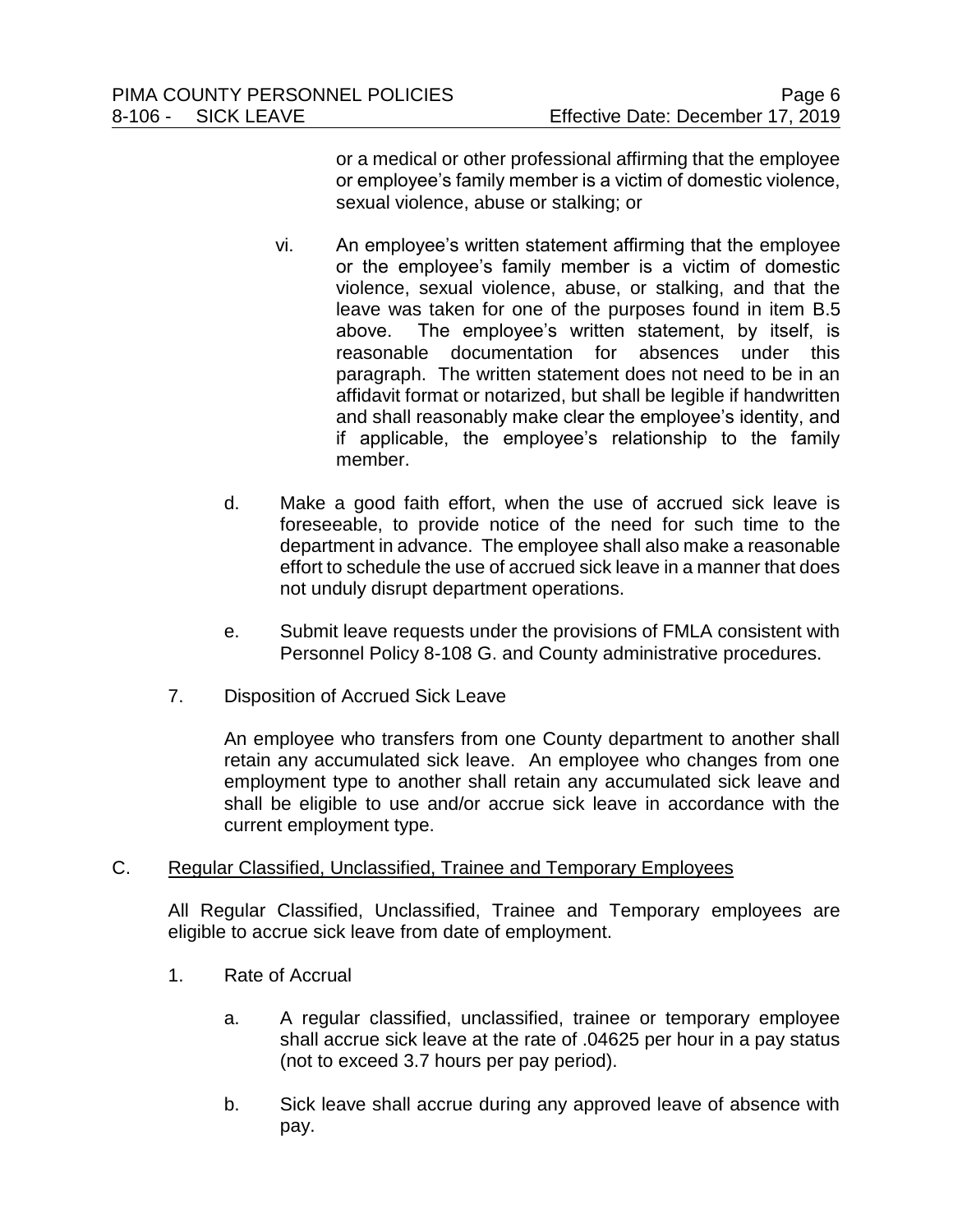- c. Sick leave shall not accrue during any leave of absence without pay or suspension without pay (i.e., employees must be in a pay status to accrue sick leave).
- 2. Accumulation

At the end of the employee's anniversary year, sick leave balances not converted to annual leave shall carry over to the employee's new anniversary year. There is no accrual cap on sick leave.

- 3. Sick Leave Usage
	- a. Sick leave shall not be charged against an employee's accrued balance for an authorized holiday which occurs while an employee is using sick leave.
	- b. An employee using annual leave who becomes ill may, upon verification of illness, charge the illness to accumulated sick leave.
	- c. In order to discourage misuse of sick leave, up to a maximum of fiftysix (56) hours of the unused portion of sick leave accrued during the current year (established by the end of business the day prior to the employee's anniversary date) shall be converted to annual leave. Any sick leave used during the current anniversary year will be deducted from the fifty-six (56) hour maximum to determine the amount available for conversion. (Example: if eight (8) hours of sick leave have been used during the anniversary year, the employee may transfer up to forty-eight (48) hours of sick leave to annual leave. If fifty-six (56) or more hours of sick leave have been used during the anniversary year, no conversion will occur).

This conversion will occur on the employee's anniversary date. Any employee who wishes to transfer unused sick leave that was converted to annual leave back to sick leave shall make a request to central payroll within thirty (30) calendar days after the conversion occurred. This transfer applies to all employees in this subsection (8-106 C), including those who have two hundred forty (240) or more hours accrued on their anniversary date, after the adjustment to two hundred forty (240) hours has been made.

As an equivalent to full-time conversion, part-time and variable-time employees are eligible to have fifty-eight percent (58%) of sick leave hours accrued during the current year (established by the end of the pay period in which the anniversary date falls), less any sick leave used, automatically converted to annual leave.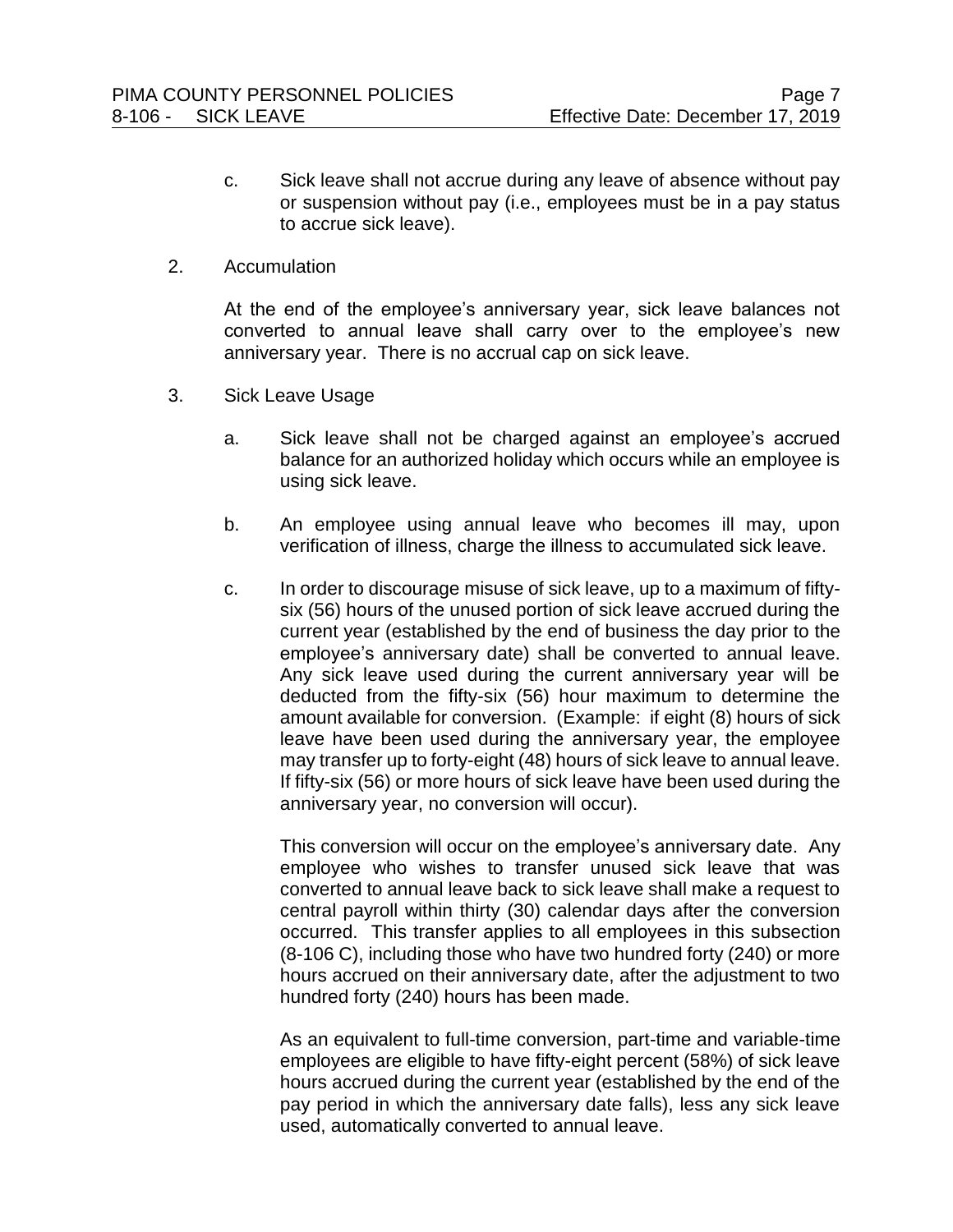- 4. Conversion of Sick Leave Hours to Annual Leave Upon Retirement
	- a. A conversion of unused sick leave hours to annual leave upon retirement shall occur for employees taking normal, early or permanent disability retirement.
	- b. Eligibility is limited to those employees who retire from County service into the Arizona State Retirement System, Public Safety Personnel Retirement System, or Corrections Officer Retirement Plan.
	- c. Conversion of unused hours of sick leave to annual leave shall be as follows:

|                                                                                                                                                                                                | <b>Conversion to Annual Leave</b> |
|------------------------------------------------------------------------------------------------------------------------------------------------------------------------------------------------|-----------------------------------|
| 0% of all hours up to 240<br>0 - 240 hours<br>25% of all hours up to 480<br>240.01 - 480 hours<br>35% of all hours up to 720<br>480.01 - 720 hours<br>720.01 - 1,920 hours<br>50% of all hours |                                   |

d. Excess annual leave converted to sick leave shall be included in the conversion calculation in C.4.c above.

The hours of sick leave converted to annual leave for retirement payout purposes shall not be included in the calculation of the two hundred forty (240) hours payoff limit specified in Personnel Policy 8-123.

- 5. Conversion of Sick Leave Hours to Annual Leave Upon Layoff
	- a. A conversion of unused sick leave hours to annual leave upon layoff is available to employees upon request and prior to the date of layoff. If an employee requests and receives this payout and returns to County employment, he or she is ineligible for reinstatement of sick leave hours under Personnel Policy 8-106 B.3.a.
	- b. Conversion of unused hours of sick leave to annual leave shall be in the same manner as set forth in Personnel Policy 8-106 C.4.c and d.
- 6. Conversion of Sick Leave Hours to Annual Leave for Unclassified **Employees** 
	- a. An unclassified employee may convert unused sick leave hours to annual leave upon request if his/her County position is eliminated